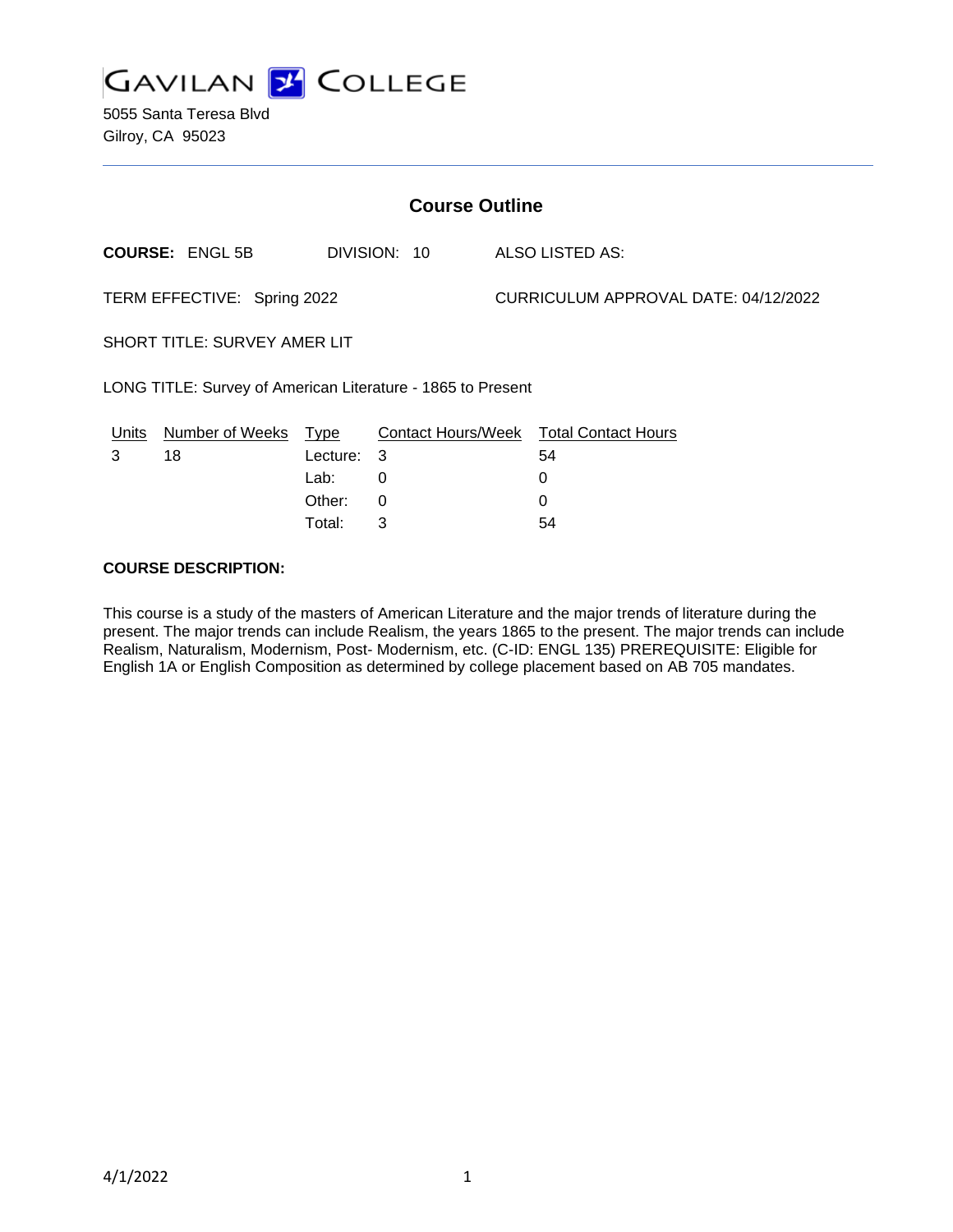PREREQUISITES:

Completion of ENGL 250, as UG, with a grade of C or better. OR Completion of ENGL 260, as UG, with a grade of C or better. OR (Completion of ENGL 250A, as UG, with a grade of C or better. AND Completion of ENGL 250B, as UG, with a grade of C or better.) OR (Completion of ENGL 250, as UG, with a grade of C or better. AND Completion of SSCI 270A, as UG, with a grade of C or better.) OR (Completion of ENGL 250, as UG, with a grade of C or better. AND Completion of SSCI 270B, as UG, with a grade of C or better.) OR (Completion of ENGL 250A, as UG, with a grade of C or better. AND Completion of ENGL 250B, as UG, with a grade of C or better. AND Completion of SSCI 270A, as UG, with a grade of C or better.) OR (Score of 22 on CTEP Writing AND Score of 22 on CTEP Reading) OR Completion of ENGL 1A, as UG, with a grade of C or better. OR (Completion of ENGL 250, as UG, with a grade of C or better. AND Score of 22 on CTEP Reading) OR (Completion of ENGL 260, as UG, with a grade of C or better. AND Score of 22 on CTEP Writing) OR (Completion of SSCI 270A, as UG, with a grade of C or better. AND Score of 22 on CTEP Writing) OR (Completion of SSCI 270B, as UG, with a grade of C or better. AND Score of 22 on CTEP Writing) OR (Score of 3350 on Accuplacer English Reading AND Score of 1450 on Accuplacer English Writing) OR (Completion of ENGL 250, as UG, with a grade of C or better. AND Score of 3350 on Accuplacer English Reading) OR (Completion of ENGL 260, as UG, with a grade of C or better. AND Score of 1450 on Accuplacer English Writing) OR (Completion of SSCI 270A, as UG, with a grade of C or better. AND Score of 1450 on Accuplacer English Writing) OR (Completion of SSCI 270B, as UG, with a grade of C or better.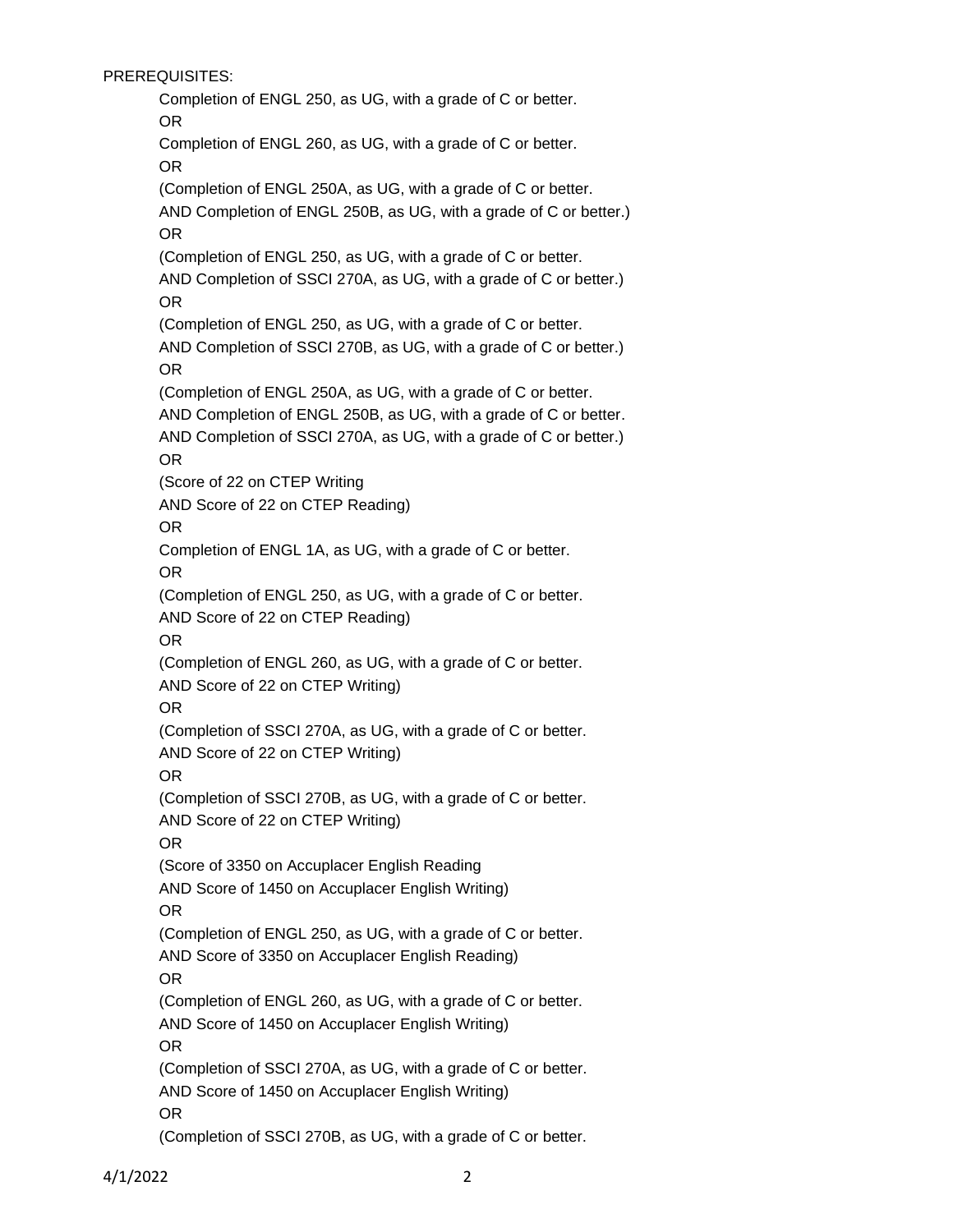AND Score of 1450 on Accuplacer English Writing) OR

Completion of ENGL 9A, as , with a grade of or better.

## COREQUISITES:

CREDIT STATUS: D - Credit - Degree Applicable

### GRADING MODES

L - Standard Letter Grade

REPEATABILITY: N - Course may not be repeated

## SCHEDULE TYPES:

- 02 Lecture and/or discussion
- 05 Hybrid
- 71 Dist. Ed Internet Simultaneous
- 72 Dist. Ed Internet Delayed

# **STUDENT LEARNING OUTCOMES:**

By the end of this course, a student should:

- 1. Interpret and identify literary passages from the major trends in American Literature.
- 2. Explain the social and historical influences which inform American Literature from 1865 to present.
- 3. Examine literary techniques that are employed in the works of American Literature.
- 4. Synthesize and compare texts within a critical framework.
- 5. Research American Literature within a critical framework (e.g. Biographical Criticism, Structuralism, Deconstruction, Post-Structuralism, Feminism, Marxism, etc.)

# **COURSE OBJECTIVES:**

By the end of this course, a student should:

1. Students will engage in inquiry, analysis, and synthesis of a variety of literary texts.

2. Students will demonstrate knowledge of characteristic conventions, forms, and styles of expression in American literature.

3. Students will identify significant historical and cultural events that inform American literature and writers' choices.

### **CONTENT, STUDENT PERFORMANCE OBJECTIVES, OUT-OF-CLASS ASSIGNMENTS**

Curriculum Approval Date: 04/12/2022

17.3 Hours

Content: Introduction to Realism and Naturalism. This can include regionalist writers, such as Kate Chopin, Edith Wharton, Charles

Chesnutt, and others, as well as realists and naturalists, such as Stephen Crane, Jack London, Ambrose Bierce, Henry James, and others.

Classwork: short essays or presentations, which may be in modes,

such as reader-response, analytical, compare and contrast, literary explications, etc. Students might also take exams.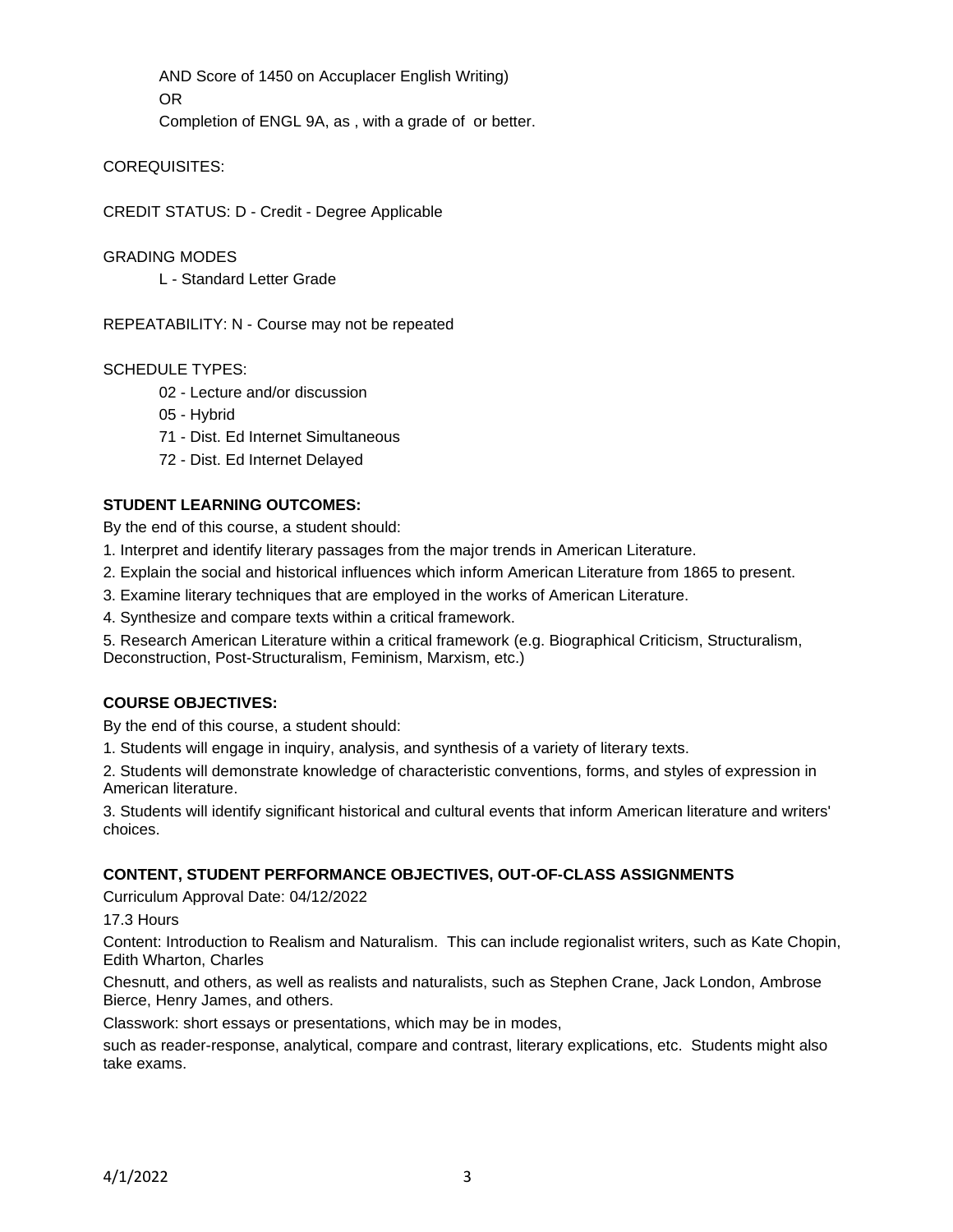We will explore the works of female regionalist writers. We will look at how

the work reflects prevalent themes or concerns for women during the time period in which these stories were written. Some topics might include gender roles and expectations, the role of the wife in

marriage, concepts of marginalization in a patriarchal society, struggles for autonomy, issues of fidelity, male privilege, equal rights, etc.

17.3 Hours

Content: Introduction to Post World War I

(e.g. "The Lost Generation") and Modernism. Authors may include F. Scott Fitzgerald, Ernest

Hemmingway, T.S. Eliot, Gertrude Stein, E.E. Cummings, William Carlos Williams, Marianne Moore, Robert Frost, Langston Hughes, Paul Dunbar, Zora Neale Hurston, and others.

Classwork: short essays or presentations, which may be in modes, such as reader-response, analytical, compare and contrast,

literary explications, etc. Students might also take exams.

We may explore writers of the Harlem Renaissance. Some topics might include racial pride or afrocentrism, assimilation,

marginalization/isolation, stereotyping, and other issues of identity including "masking" identity and racial consciousness. We may look at how the music of the time informs the rhythms in poetry.

We may also look at the use of dialect and voice in some of the work.

17.4 Hours

Content: Introduction to Post World War II American Literature, including multiculturalism, Feminism, and Post

Modernism Authors in this section may vary. They may include such authors as Allan Ginsburg, Jack Kerouac, Eudora Welty, Sylvia Plath, Adrienne Rich, Yusef Komunyakaa, Saul Bellow, Raymond Carver,

Toni Morrison, Rita Dove, Cathy Song, Li Young-Lee, Julia Alvarez, and others.

Classwork: short essays or presentations, which may be in modes, such as reader-response, analytical, compare and

contrast, literary explications, etc. Students might also take exams.

Many of the above authors write consciously out of their ethnic identity. Many of them explore their identity in terms of

ethnicity, language, and broader concepts of equality and democracy. Many pose the question of what it means to be an "American."

2 Hours

Content: Final Exam

# **METHODS OF INSTRUCTION:**

Lecture and collaborative learning.

# **OUT OF CLASS ASSIGNMENTS:**

Required Outside Hours 108

Assignment Description

Out-of Class assignments may include essays, literary explications, reader-response journals, take-home exams, etc.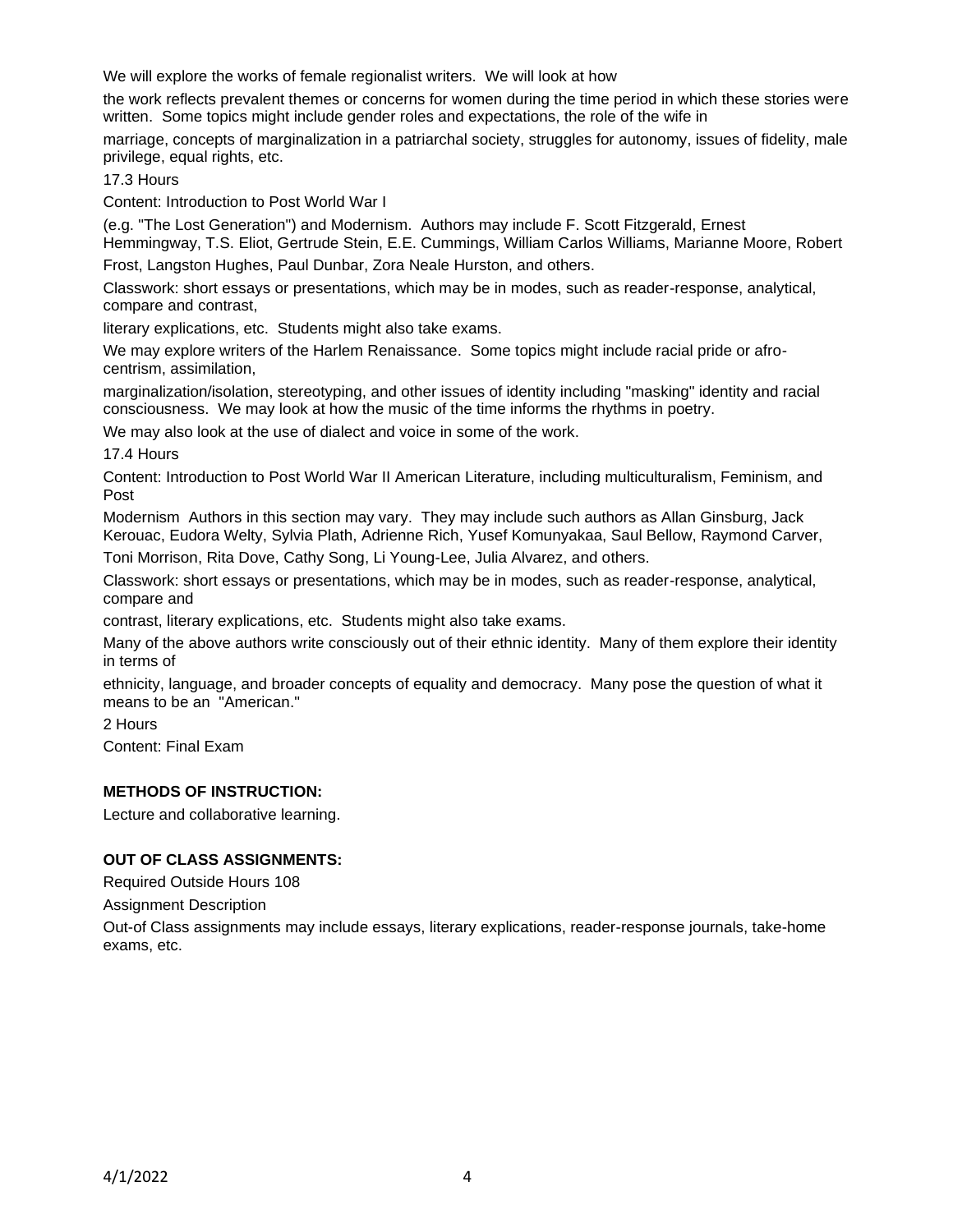### **METHODS OF EVALUATION:**

Writing assignments Evaluation Percent 70 Evaluation Description Essay exams; Term papers; Other: Reading journal, portfolio

Other methods of evaluation Evaluation Percent 30 Evaluation Description Group presentations & group project

### **REPRESENTATIVE TEXTBOOKS:**

Norton Anthology of American Literature (Volumes C,D,E) ), Readers/Anthologies: Baym, Norton, 2016. ISBN: ISBN: 978-0393264555 Rationale: Standard College Literary Anthology. This was the last edition released. The 10th edition will not

## **RECOMMENDED MATERIALS:**

be available until 2022.

As I Lay Dying , William Faulkner, Vintage, 1991. ISBN: 978-0812417142 Rationale: Book is widely used in American Literature courses and is appropriate regardless of publishing date.

The Sun Also Rises , Ernest Hemmingway, Important Books, 2013. ISBN: 978-8087888155

Song of Solomon, Toni Morrison, Vintage, 2004. ISBN: 978-1400033423 Rationale: Book is widely used in American Literature courses and is appropriate regardless of publishing date.

The Heart is a Lonely Hunter, Carson McCullers, 2004. ISBN: 978-0618526413 Rationale: Book is widely used in American Literature courses and is appropriate regardless of publishing date.